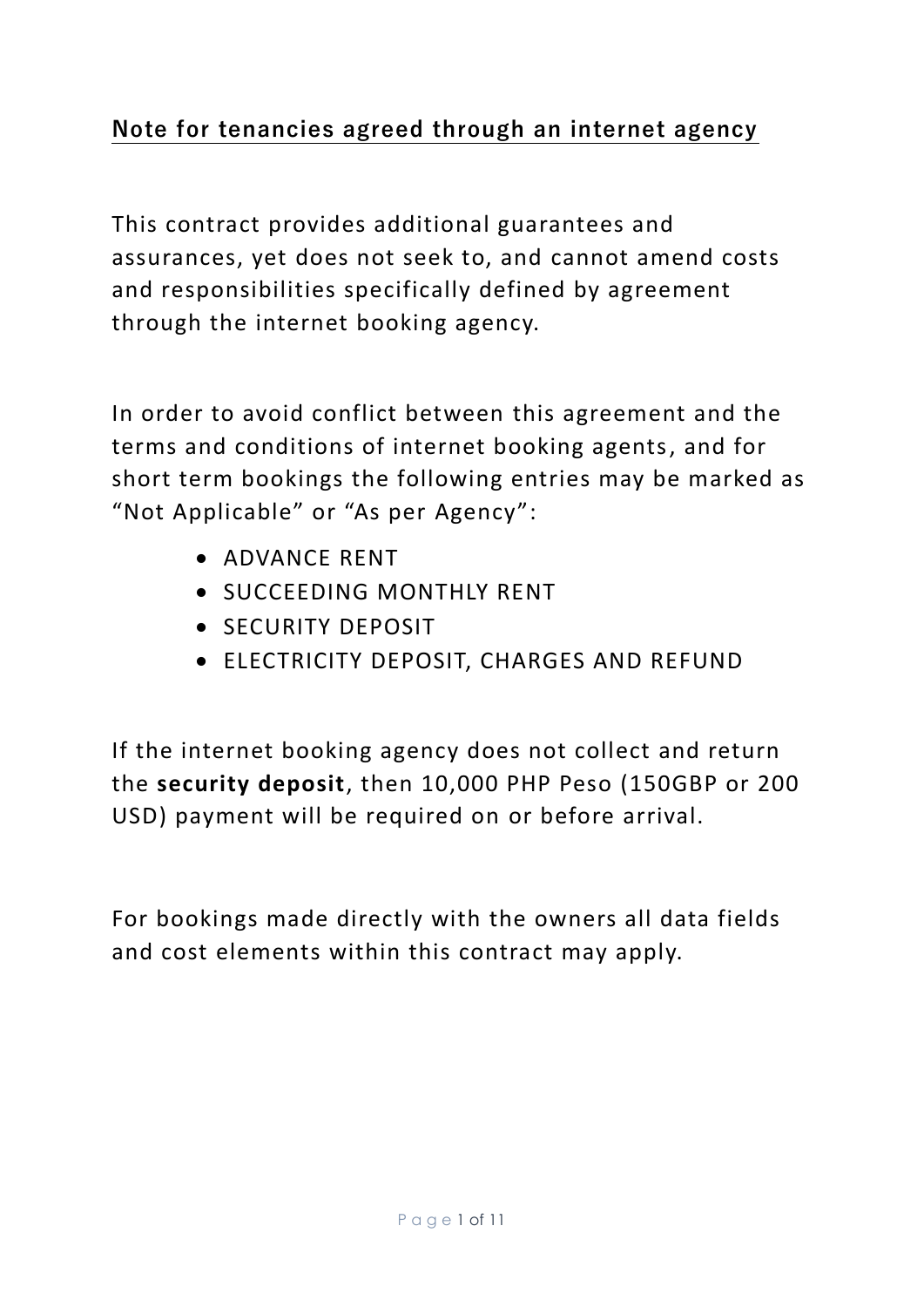## **CONTRACT OF LEASE**

#### **1.PARTIES\*(\* d en ot es en tri e s r eq ui r ed )**

This Contract of Lease is made between: Mr. Michael Sydney Carus, British, of legal age, together with his spouse Mrs Jocelyn Yguinto Carus, Filipino, of legal age, both resident of 18 Ringwood Avenue, Walsall, WS9 0HZ, UK, represented by their Attorney-in-Fact: \_\_\_\_\_\_\_\_\_\_\_\_\_ \_\_\_\_\_\_\_\_\_\_\_\_\_\_\_\_\_\_\_\_\_\_\_\_\_\_\_\_\_\_\_\_\_\_\_\_\_\_\_\_\_\_\_\_\_\_\_, of legal age, Filipino and a resident of \_\_\_\_\_\_\_\_\_\_\_\_\_\_\_\_\_\_\_\_\_\_\_\_\_\_\_\_\_\_\_\_\_\_\_\_\_\_\_\_\_\_\_\_\_\_\_\_\_\_\_\_\_\_\_\_\_\_\_\_\_\_\_\_\_\_\_\_\_\_\_\_, Hereinafter referred to as LESSOR **AND** \_\_\_\_\_\_\_\_\_\_\_\_\_\_\_\_\_\_\_\_\_\_\_\_\_\_\_\_\_\_\_\_\_ of legal age, \_\_\_\_\_\_\_\_\_\_\_\_\_\_\_\_, and a resident of *Name Nationality*  $\_$  ,  $\_$  ,  $\_$  ,  $\_$  ,  $\_$  ,  $\_$  ,  $\_$  ,  $\_$  ,  $\_$  ,  $\_$  ,  $\_$  ,  $\_$  ,  $\_$  ,  $\_$  ,  $\_$  ,  $\_$  ,  $\_$  ,  $\_$  ,  $\_$  ,  $\_$  ,  $\_$  ,  $\_$  ,  $\_$  ,  $\_$  ,  $\_$  ,  $\_$  ,  $\_$  ,  $\_$  ,  $\_$  ,  $\_$  ,  $\_$  ,  $\_$  ,  $\_$  ,  $\_$  ,  $\_$  ,  $\_$  ,  $\_$  , *Address*  Hereinafter referred to as LESSEE.

#### **2. PREMISES**

The LESSOR is the owner of a **two-bedroom residential condominium unit** approximately 60.3 square meters in floor area specifically known as **Unit 37P** located at 37th Floor Horizons 101- Tower 1, Gen. Maxilom Ave., Cebu City, Philippines.

#### **3. OFFER TO RENT**

That the LESSEE has expressed to lease the above described residential unit, which after has been accepted by the LESSOR.

#### **4. TERM\***

This Contract of Lease shall be for the period of

beginning **beginning** 

and shall expire on **and shall expire on** 

#### **5. ADVANCE RENT\***

## **6. SUCCEEDING MONTHLY RENT\***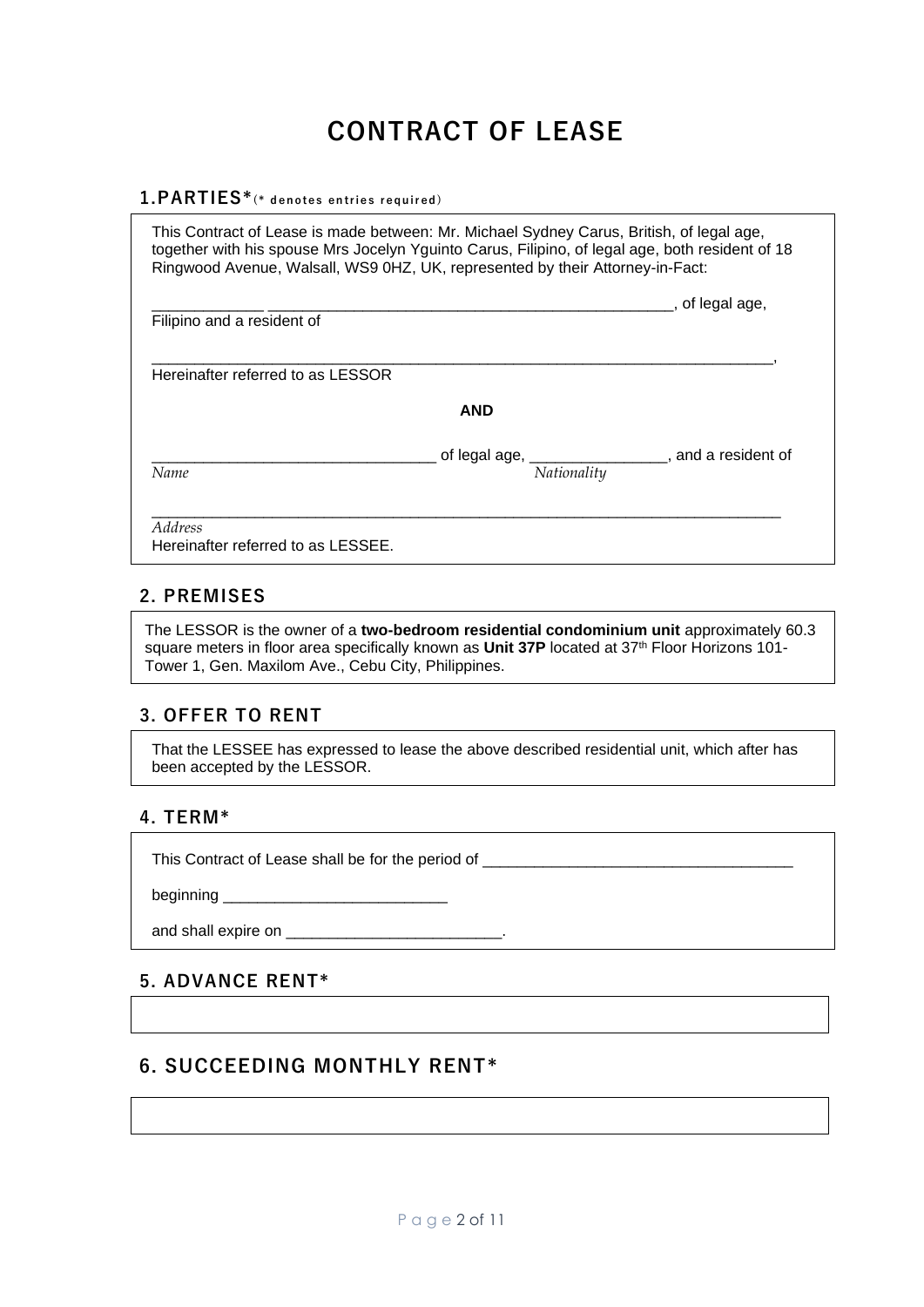#### **7. SECURITY DEPOSIT\***

A security deposit amounting to: (\_\_\_\_\_\_\_\_\_\_\_\_\_\_\_\_\_\_\_\_\_)

 $(in \text{ words})$ 

shall be paid by LESSEE to LESSOR prior to signing this Contract.

This is to ensure faithful compliance by the LESSEE of all the terms and conditions of this Contract and to answer for any/all of the former's obligations under this contract including but not limited to unpaid utility bills, move-out cleaning fee and any damages caused by the LESSEE to the unit or building or through his/her fault or negligence.

Subject to faithful compliance by the LESSEE, the LESSOR shall reimburse, without interest, the LESSEE the full amount of the security deposit immediately or as soon as possible after the time of the termination or expiry of this contract. In the even that the LESSOR shall make a claim due to a breach of faithful compliance by the LESSEE the balance thereof, if any, shall be paid within fourteen (14) days from the time the LESSEE vacates the Leased Premises.

Should the deposit be diminished for whatever reason, the LESSEE shall immediately replenish the used portion to bring the security deposit balance back to the prescribed amount above.

#### **8. OCCUPANCY\***

Occupancy is limited to five (5) persons. Nobody may enter the apartment unless having previously checked in with building reception and security on the ground floor.

No child under the age of 6 may enter the apartment without prior authorisation by email from the owners

For any Lease Period of 3 nights or less, only the Lead Person and persons named below may enter the apartment. For a Lease Period greater than 3 nights, the Lead person may invite visitors who may stay overnight for a maximum of up to two 2 nights in any one calendar month. At no time may the number of persons in the apartment be greater than 5 in number. Extensions or alterations to this requirement are only permissible with authorisation by email from the owners.

Additional Registered Occupants:



Each registered occupant and any visitor are required to present a valid ID with photo (except for children under sixteen (16) years of age) to the building reception and security. The reception staff will keep a copy of the ID for security purposes.

In the event that persons enter the apartment without checking in first with the Building Reception and Security, or in the event that the number of persons in the apartment number more than 5, the contract will deem to have been breached and the tenancy will be terminated immediately with forfeit of security deposit in line with the REMEDIES FOR BREACH below.

The LESSOR or his authorized agent shall have the right to enter the leased premises without notice if there are reasonable grounds to suspect that the terms of occupancy have been breached. Such entry must not be prevented.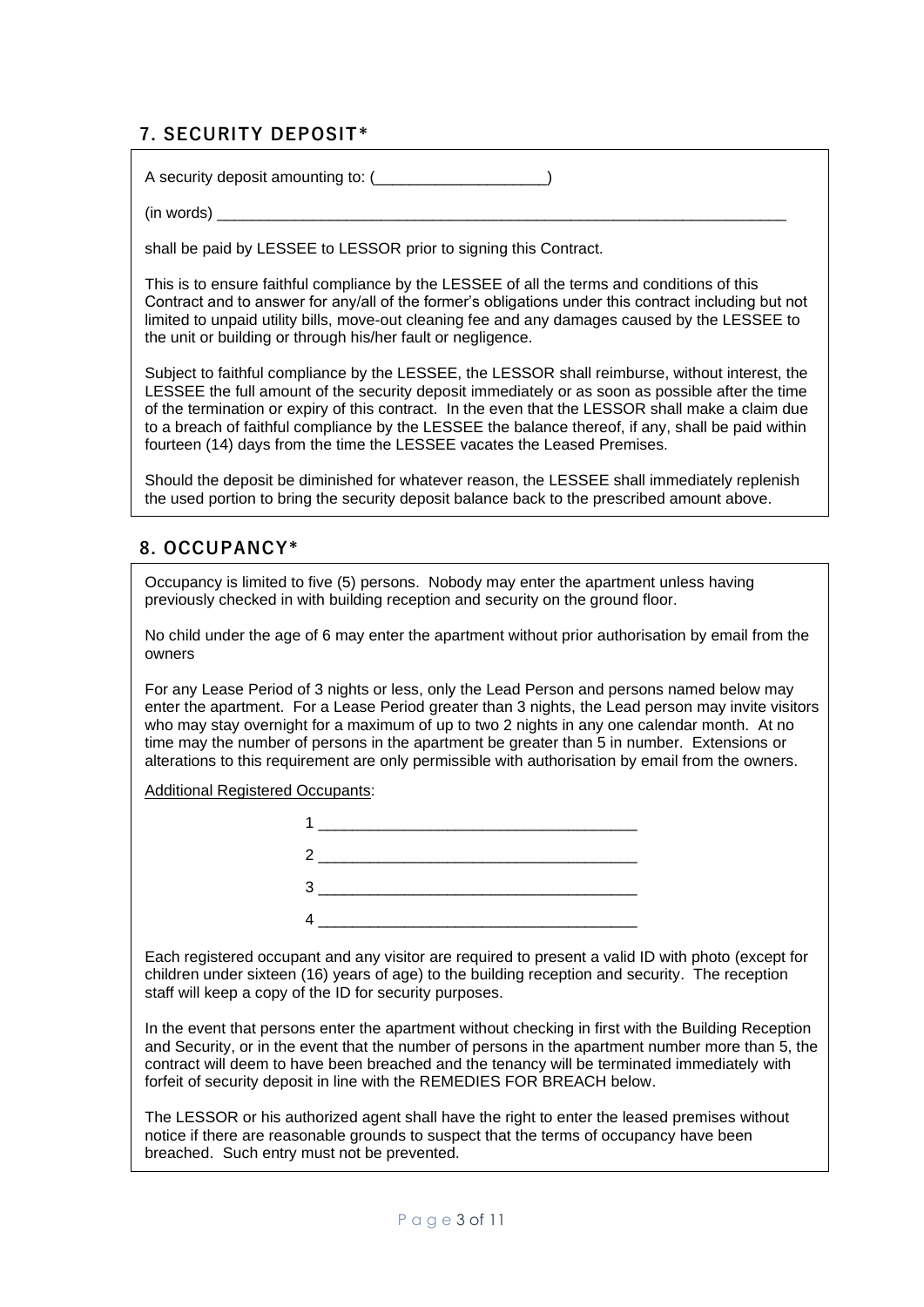## **9. COMMUNICATION AND RECORD\***

All offers, acceptances and disputes between any of the parties must be made via email as a means for permanent record. The LESSEE is required to provide an email address and is required to monitor emails within a reasonable timescale.

The LESSOR's email address is **horizonviewcondo@gmail.com**

The LESSEE's email address is

### **10. USE**

The Leased Premises shall be used exclusively for residential purposes.

The LESSEE shall not keep or store in the Leased Premises any inflammable, hazardous, obnoxious and illegal substances which may constitute a fire or safety hazard.

Anything that will constitute as practices contrary to morals shall not be permitted by the LESSOR and can be construed as grounds for pre-termination of the agreement.

The LESSEE undertakes to free the LESSOR from any liability which may be incurred for any damage which any person may suffer as a result of the violation of this provision by the LESSEE or any of its occupants/guests.

## **11. FURNISHINGS**

A complete list of the furnishings provided for the property is provided in Annex A of this Contract.

No item from among the furnishings listed shall be taken out or removed from the Leased Premises at any time within the duration of this Contract. No item of furnishing shall be added to the property without the written permission of the LESSOR.

#### **12. CONDITION OF PREMISES**

The LESSEE, upon acceptance of the Lease Premises, hereby acknowledges to have received the same, its fixtures and furniture as-is and in a clean, safe, and good working condition.

#### **13. ELECTRIC AND WATER**

The costs of electricity and Water are included within the Rental costs.

The LESSEE agrees to keep electricity and water usage to a level that is reasonable, and will be careful not to use electricity or water for activities other than would be normal and expected.

Electricity usage is monitored on a daily basis. In the event of abnormally high electricity or water usage, the LESSOR will bring the matter to the attention of the LESSEE and will require access for the purpose of property inspection and to provide advice.

The LESSEE will not switch off or remove electricity usage monitoring devices.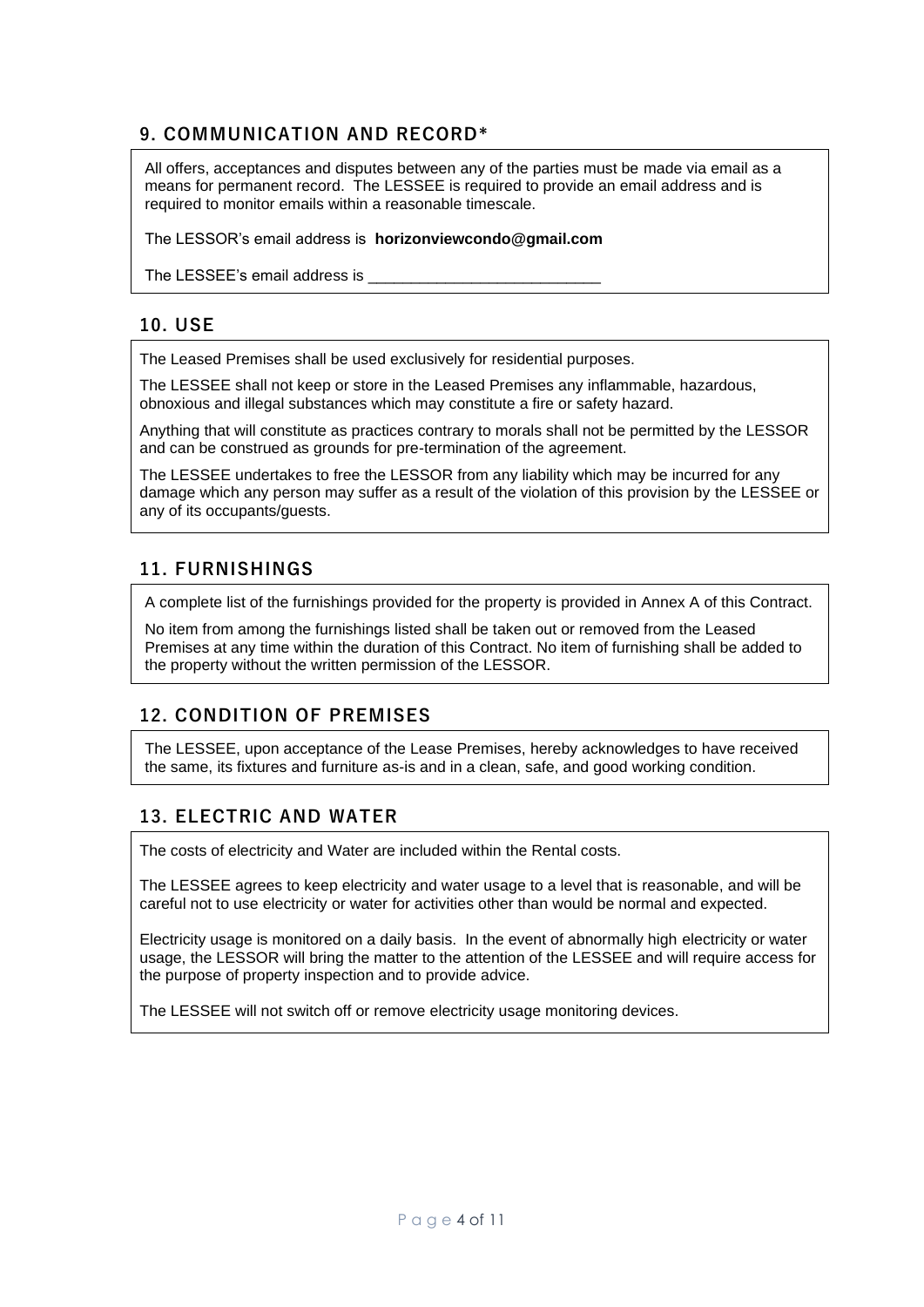## **14. TELEVISION**

The LESSEE must obtain TV services on a prepaid basis and must be purchased in advance by the LESSEE. The LESSOR is not responsible for prepaid TV services and is not responsible for failures of the service and shall not be required to provide refunds for any reason.

The LESSEE must take care of the TV equipment provided and under no circumstances is the LESSEE allowed to remove or relocate the equipment. The TV if wall mounted may not be removed from its mount.

Additional equipment or connectivity or services may only be installed with express permission granted by the LESSOR by email communication.

#### **15. BROADBAND AND WIFI**

The LESSOR provides broadband wifi as a service free of charges. The LESSEE shall not be required to pay for broadband wifi services. The LESSOR will not be responsible for failures in the service and will not compensate the LESSEE for any reason. Subject to situations that are under the LESSOR's control the LESSOR will take reasonable steps to make broadband wifi permanently available. However, the LESSOR reserves the right at any time for any reason to deny the service to the LESSOR.

The LESSEE is expected to use the internet responsibly. The LESSOR reserves the right to make disclosure for legal reasons to appropriate third parties.

The Lessee will not use the internet service to send or post discriminatory, harassing, or threatening messages or images.

The LESSEE shall not connect computers or use the wifi to perpetrate any form of fraud, and/or software, film or music piracy. The LESSEE will not use the internet service for hacking into unauthorized websites.

The LESSEE is responsible to ensure internet traffic is limited in quantity to that which can be reasonable anticipated. The LESSEE will not disclose security information, such as passwords network identity to any person other than occupants registered within this contract.

#### **16. IMPROVEMENTS AND ALTERATIONS**

The LESSEE agrees not to introduce any improvements or make any alterations in or to the apartment. The LESSEE agrees not to alter, damage, or remove LESSOR's property, including but not limited to furniture, fixtures, utility and cable TV wiring, windows, locks, keys, and security devices.

No holes are allowed inside or outside the apartment. Only items using non-permanent or removable adhesive strips or tapes may be placed on the walls, floors, or ceiling of the Leased Premises.

Any improvements to the apartment (with or without LESSOR's consent) shall become property of the LESSOR unless agreed otherwise in writing.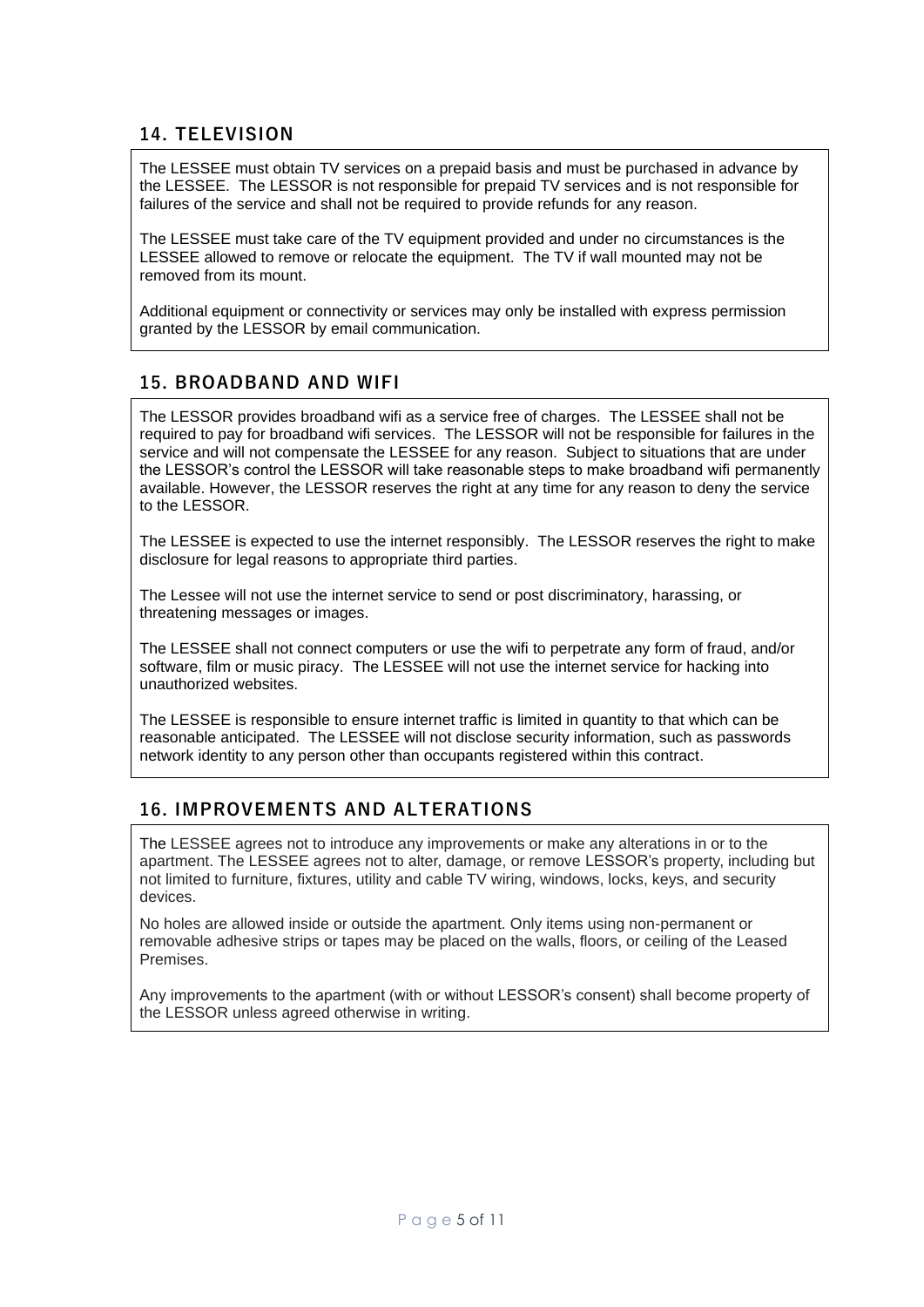#### **17. MAINTENANCE AND REPAIRS**

#### **General Maintenance**

LESSEE must use customary diligence in maintaining the apartment and in not damaging or littering the common areas. Related costs to such maintenance shall be for the sole account of the LESEE.

#### **Pipes and Drains**

LESSEE shall keep drains, pipes, sanitary or plumbing apparatus in the Leased Premises in good, clean and tenantable condition. LESSEE shall be liable for any costs incurred by LESSOR in cleaning, repairing or replacing any of the same when found to be blocked or damaged due to misuse or lack of proper maintenance thereof.

#### **Air-conditioning Units**

The LESSEE shall clean the air-conditioners filters every week according to the instructions.

#### **Cooking Equipment**

All cooking equipment should be kept clean and free from food waste and other unsightly items or marks. The cooker hood filter should be cleaned at least every two weeks.

#### **Pest Control**

LESSEE shall undertake all such steps and precautions at his/her own cost to prevent the Leased Premises from any infestations of termites, rats, mice, cockroaches or other pests or vermin. Should LESSEE fail to maintain the Leased Premises to be free of such infestation, LESSOR may employ pest control services at LESSEE's expense.

#### **Replacement and Repairs**

Major repairs to faults or damage not caused by or attributable to LESSOR's fault or negligence shall be for the LESSEE's sole account.

Should any of the furnishings of the leased premises be damaged or lost through the fault or negligence of the LESSEE or any of his representatives or guests, the LESSEE shall replace the same at his expense with the same kind and quality or upon the option of the LESSOR, pay the value as indicated in the attached list of the items lost or damaged.

Maintenance, replacements and repairs may only be undertaken by a person nominated in advance by the LESSOR.

## **18. SUB-LEASE**

The LESSEE shall not directly or indirectly sub-lease, assign, transfer, convey or in any way encumber the right of the lease over the leased premises or any portion thereof to any party. Any assignment of sublease or contract made in violation of this provision shall not bind the LESSOR in whatever manner. Violations as such hereby grants the LESSOR the option to terminate and cancel this lease contract upon giving due notice to the LESSEE.

#### **19. NON-PAYMENT**

Should the LESSEE fail to pay the rent for one (1) month, the LESSOR, at his option, may terminate this agreement and charge all incidental expenses incurred by the LESSOR for the ejection of the LESSEE to the latter's account without prejudice to the other provisions of this agreement, including the right of the LESSOR to padlock the said space.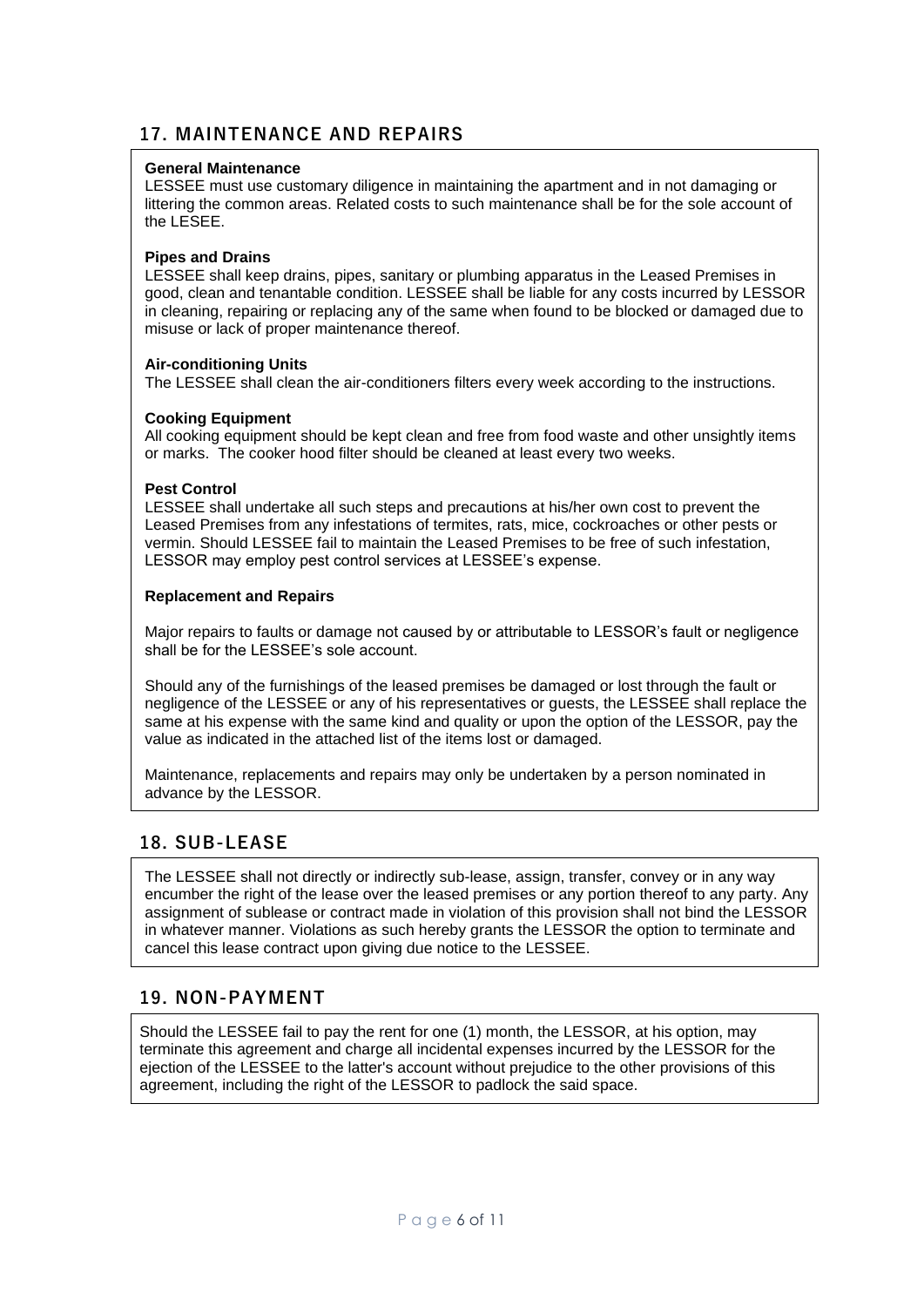#### **20. ABANDONMENT**

Abandonment of the Leased Premises constitutes a violation of the terms and conditions of this Contract. The LESSEE is deemed to have abandoned the Leased Premises when all of the following have occurred:

- (1) all occupants appear to have moved out from the property in LESSOR's reasonable judgment;
- (2) personal belongings have been substantially removed in LESSOR's reasonable judgment;
- (3) LESSEE has been in default in payment of rent for Five (5) consecutive days from due date, or water or electric service for the apartment has been terminated; and
- (4) LESSEE has not responded for two (2) days to LESSOR's notice left on the inside of the main entry door stating that LESSOR considers the apartment abandoned.

#### **21. RIGHT OF ENTRY**

The LESSOR or his authorized agent shall, upon prior arrangement with the LESSEE, have the right to enter the leased premises at reasonable hour of day to examine the same or make alterations or repairs therein, or for any purpose which he may deem necessary for the care and/or maintenance of the leased premises, and to exhibit the leased premises to prospective tenants during the last 60 days of the term of this contract unless renewed.

#### **22. THIRD PARTY LIABILITY**

The LESSEE, during his occupancy of the Leased Premises, shall hold the LESSOR free and harmless from any damages, liability or responsibility to any person or personal property arising out of or as a consequence of the use of the Leased Premises by the LESSEE. When such damage or liabilities is caused by fortuitous events, or earthquake, flood, civil disturbance, riots or coup d' etat and similar events beyond the control of LESSEE, the latter shall not be liable to LESSOR.

Likewise, The LESSOR shall not be responsible for the consequences of events, which proves to be not within his sole and direct responsibility, such as power failure or interruption, robbery, theft, typhoon, fire, earthquake, acts of contractors for janitorial and security services and their agents. Said events shall in no case justify the suspension of the payment of the payments of rental or reduction thereof.

#### **23. HOUSE RULES**

LESSEE shall faithfully comply with and abide by the House Rules promulgated, updated, or revised by the LESSOR or by the Building Management Company or by the Security Staff from time to time. The House Rules shall form an integral part of this Contract such that any violation thereof will constitute a breach of this Contract.

#### **24. MULTIPLE RESIDENTS**

Each resident is jointly and severally liable for all Lease Contract and House Rules obligations. If the LESSEE or any guest or occupant violates the Lease Contract or House Rules, all residents are considered to have violated the Lease Contract. The LESSOR's request or notice to any resident constitutes notice to all residents and occupants in the apartment. In ejectment suits, each resident is considered an agent of the LESSEE for service of process.

#### **25. RENEWAL**

This contract may be renewed upon the mutual agreement of the parties in writing upon the written notice of intention to renew to the LESSOR by the LESSEE thirty (30) days prior to contract expiration. The extension on a monthly basis should not be construed as an automatic renewal of the lease contract but solely on the basis of mere tolerance by the LESSOR.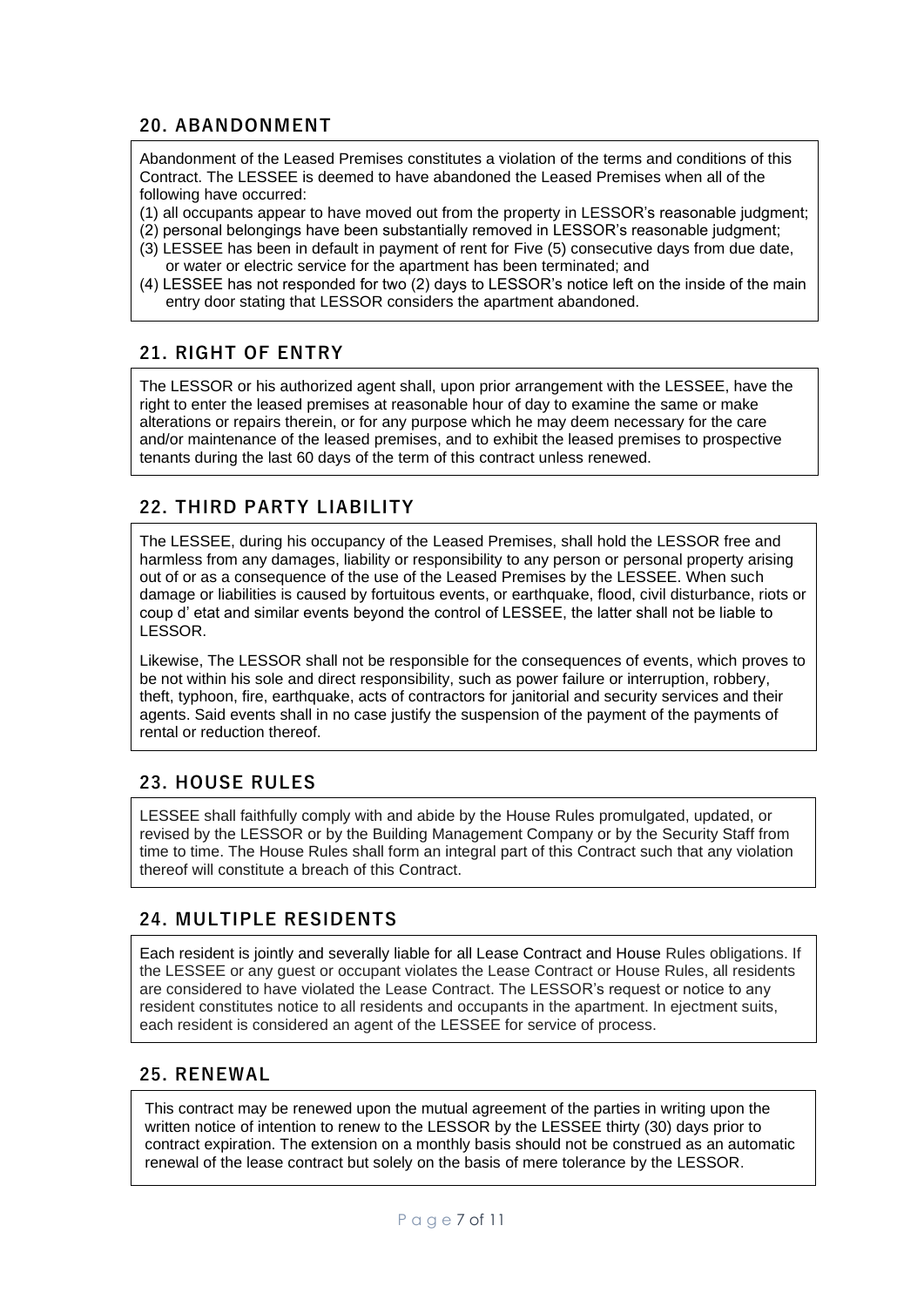#### **26. PRE-TERMINATION**

Should the LESSEE decide to pre-terminate this Contract prior to the agreed expiration date, the LESSEE shall notify the LESSOR in writing within a month prior to the intended date of termination. Such pre-termination shall constitute an automatic forfeiture of the entire security deposit.

### **27. EXPIRATION OF LEASE**

Unless renewed, the LESSEE shall vacate the leased premises and immediately and peacefully return possession of the same to the LESSOR in as good, clean, sanitary and tenantable condition as when the LESSEE received it from the LESSOR, reasonable wear and tear excepted, devoid of all occupants, LESSEE-owned furniture, personal articles and effects of any kind.

## **28. FAILURE TO VACATE**

In case of failure or refusal of the LESSEE to vacate and surrender the leased premises to the LESSEE at the expiration or termination of the lease, the LESSEE agrees to pay the LESSOR double (2x) the Monthly Rental above-stipulated, for each month of delay, as a reasonable compensation for the use and occupation of the leased premises, until the same is vacated and surrendered by the LESSEE to the LESSOR; provided, however, that the payment by LESSEE of such compensation shall not be construed as an extension or renewal of the lease. A fraction of a month shall be considered as one (1) month for purposes of computing said reasonable compensation due to LESSOR.

## **29. REMEDIES FOR BREACH**

If the LESSEE violates any of the terms or conditions of this Contract, the LESSOR may, in addition to any other remedies or recourse prescribed by law, pursue any or all of following remedies, simultaneously or successively, as follows:

- (a) To terminate this Contract of Lease without the need of any prior notice, demand or judicial declaration;
- (b) To immediately repossess the Leased Premises without the necessity or instituting any judicial or court action. In this connection, the LESSEE hereby names, constitutes, and appoints the LESSOR, its authorized agents, employees, and/or representatives, as its attorney-in-fact, with full power and authority, to open, break-open, padlock, enter, occupy, secure, the Leased Premises, to clean up, make repairs in, and relet the Leased Premises, remove property left in the Leased Premises and to take such other steps and employ such other means to enable the LESSOR to take full and complete physical possession and control of the Leased Premises, barring the LESSEE from entering the Leased Premises. The LESSEE hereby expressly stipulates and agrees that any or all acts done or performed by the LESSOR, its authorized agents, employees and/or representatives under the preceding provision may not be the subject of any petition for a temporary restraining order or writ of preliminary injunction or mandatory injunction in court, and that the LESSOR and/or its authorized agents, employees, or representatives will be free and harmless from any civil and/or criminal liability or responsibility therefore;
- (c) To suspend or disconnect the electric and/or or water supply and other utility services to the Leased Premises by whatever means without incurring any civil and/or criminal liability or responsibility for the same;
- (d) To demand and receive from the LESSEE payment for any and all unpaid rentals, fees, charges, damages, and other financial obligations stipulated in, or arising out of this Contract;
- (e) To automatically forfeit the Security Deposit in its favor.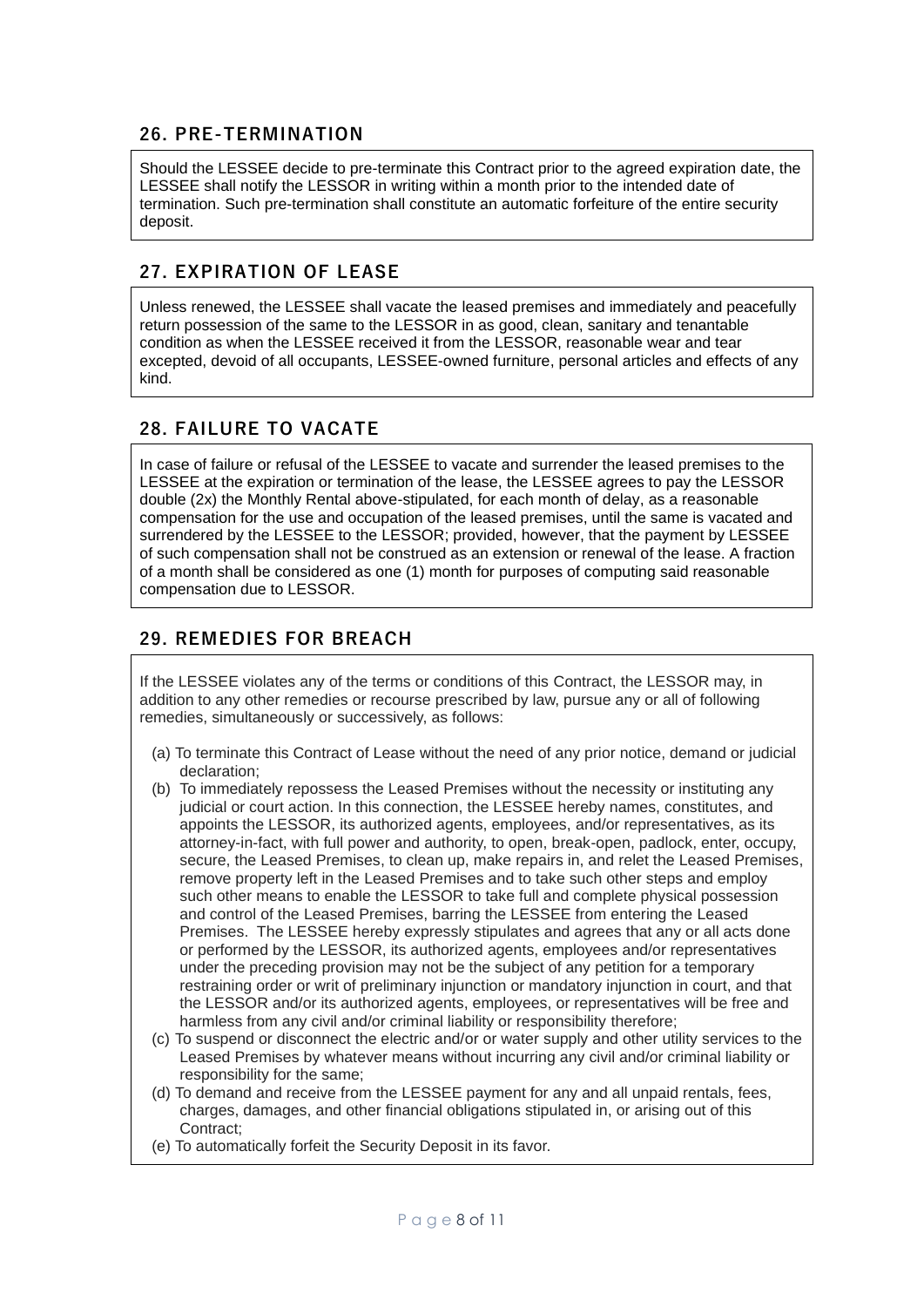#### **30. LITIGATION**

In the event the LESSOR is compelled to seek judicial relief against the LESSEE in order to enforce any or all of its rights under this Contract, the LESSEE, in addition to any other damages that may be awarded by the Court, hereby agrees to pay an amount equivalent to twenty-five (25%) percent of the amount claimed but in no case less than P50,000.00, as and by way of attorney's fees, aside from the costs of litigation, and other expenses which the law entitles the offended party to recover from the offending party. The parties hereby agree to submit any action arising from or incident to this Contract to the jurisdiction of the proper courts of Cebu City only, to the exclusion of all other venues.

## **31. ELECTRICITY DEPOSIT, CHARGES AND REFUND\***

#### **32. RECEIPT OF MONIES BY CASH\***

|                         | <b>Specify Currency</b> | <b>Method of Payment</b><br>e.g. Cash, transfer, cheque |
|-------------------------|-------------------------|---------------------------------------------------------|
| <b>Advance Rent</b>     |                         |                                                         |
| <b>Security Deposit</b> |                         |                                                         |
| Other (state reason)    |                         |                                                         |
|                         |                         |                                                         |

#### **33. SIGNING\***

| We, the parties, have hereunto set our hands and affixed our signatures |        |  |  |
|-------------------------------------------------------------------------|--------|--|--|
|                                                                         |        |  |  |
| <b>LESSOR</b>                                                           | LESSEE |  |  |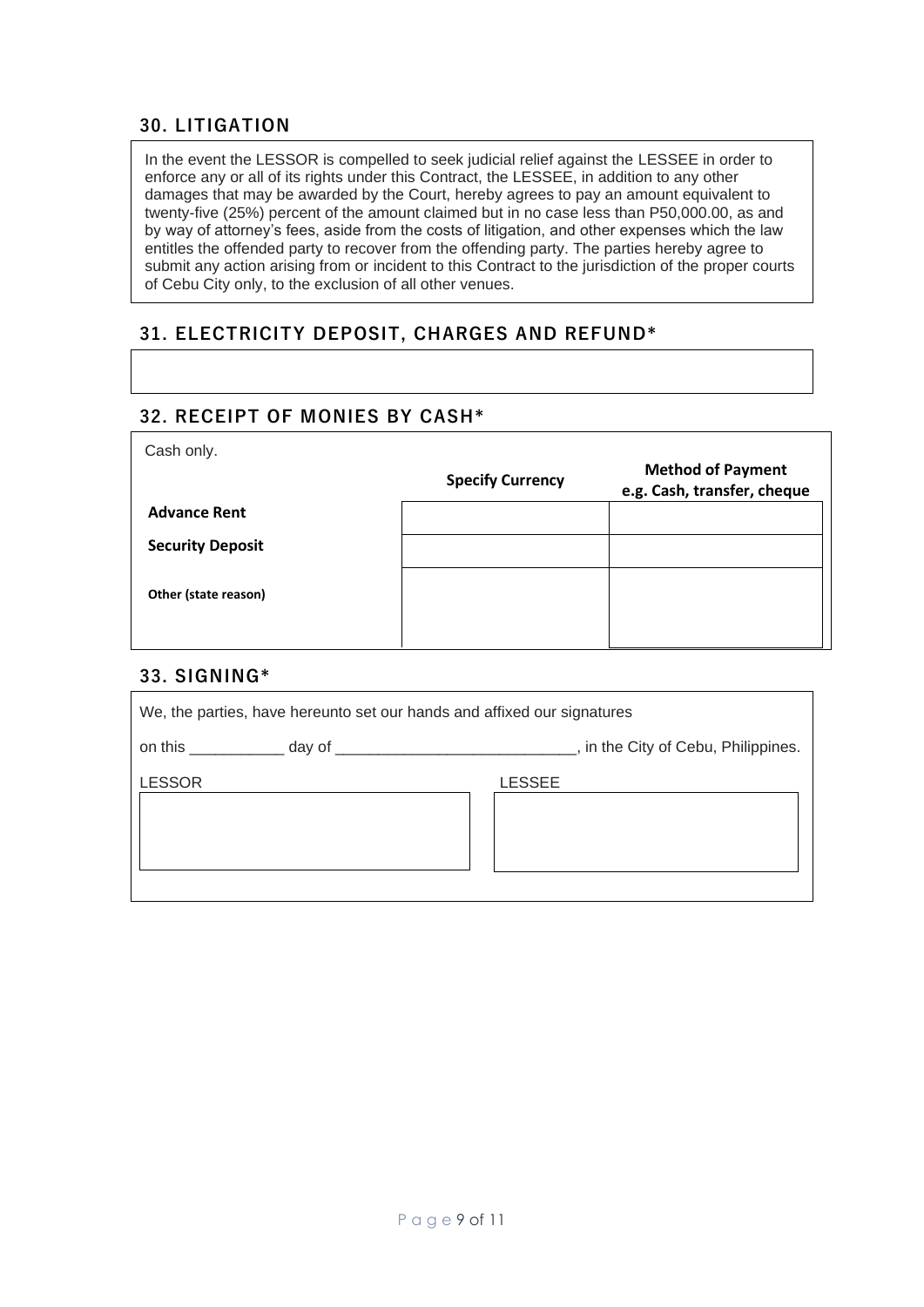# **HORIZON VIEW CONDO**

#### **37P, Horizons 101, 74General Maxilom Avenue, Cebu City**

## **HANDOVER / RETURN OF KEYS AND DEPOSIT RETURN**

Keys are high value items. Loss of a single key can result in the replacement of locks and all keys.

Confirm receipt and return of Apartment Key Sets. Each set is identified by an Identity code and contains:

- One Elevator Card
- One Apartment Front Door Key
- Two Bedroom Keys

At the start of the tenancy, the Tenant (LESSEE) signs and dates. The Agent retains the form until the end of the tenancy.

| Number of Key Sets            |  |
|-------------------------------|--|
| Set 1 Identity                |  |
| Set 2 Identity                |  |
| Set 3 Identity                |  |
| Set 4 Identity                |  |
| Date of Receipt               |  |
| Received By: Signed By Lessee |  |

At the end of the tenancy, the Agent (LESSOR) signs and dates to confirm keys have been fully returned. After signing, the Tenant may keep this form as sign proof that they returned the keys.

| Date of Return                           |  |
|------------------------------------------|--|
| Confirmation of return. Signed by Lessor |  |
| Comments by Lessor or Lessee:            |  |
|                                          |  |
|                                          |  |
|                                          |  |